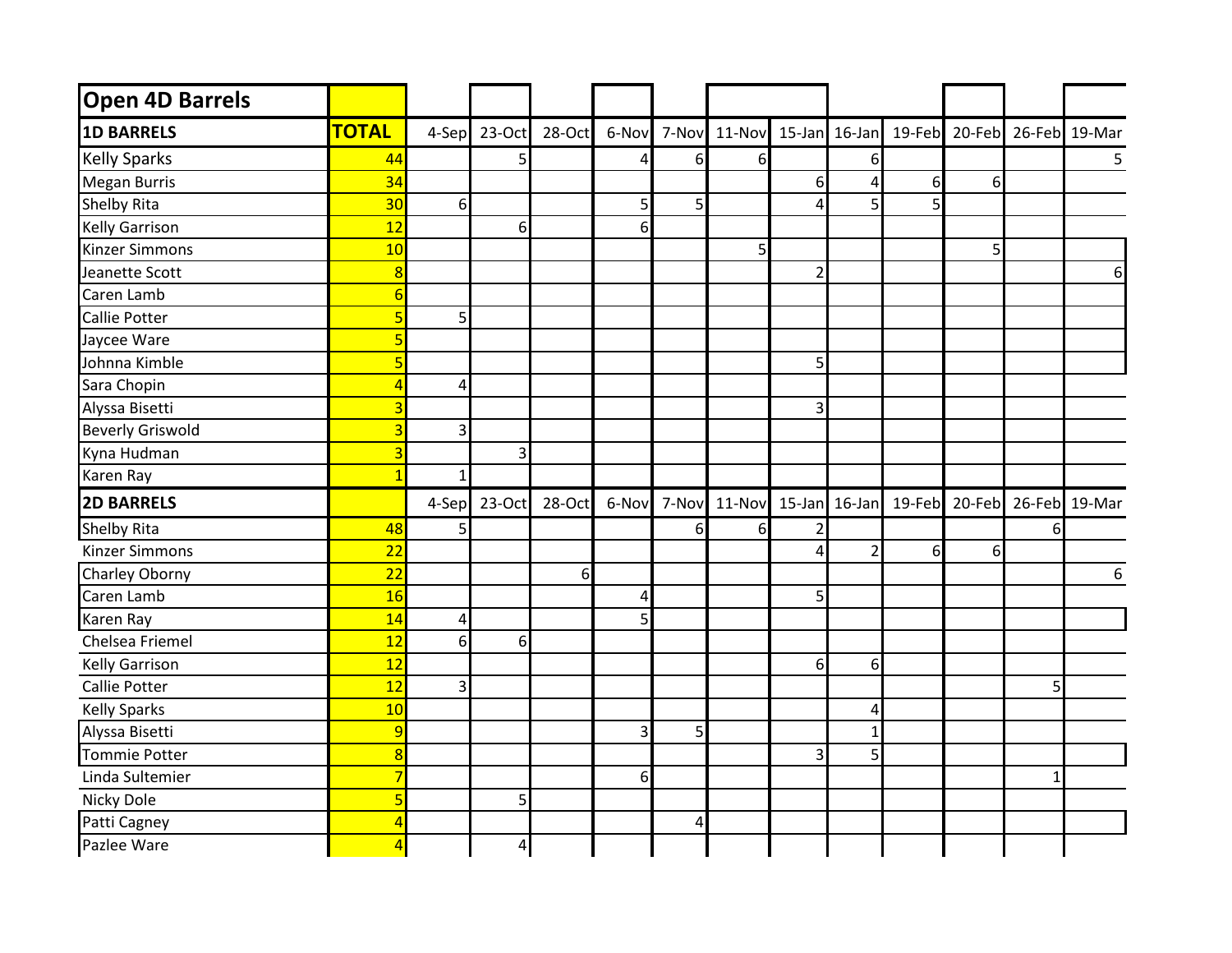| Sabrina Devers        | Δ                        |                |                |        |                |              |   |    |                |                                                  |   | $\overline{4}$ |                                                  |
|-----------------------|--------------------------|----------------|----------------|--------|----------------|--------------|---|----|----------------|--------------------------------------------------|---|----------------|--------------------------------------------------|
| <b>Megan Burris</b>   |                          |                |                |        |                |              |   |    | 3              |                                                  |   |                |                                                  |
| <b>3D BARRELS</b>     |                          | 4-Sep          | 23-Oct         | 28-Oct | 6-Nov          | 7-Nov        |   |    |                | 11-Nov 15-Jan 16-Jan 19-Feb 20-Feb 26-Feb 19-Mar |   |                |                                                  |
| Ali Terry             | 31                       |                | 4              |        | 4              |              | 6 |    |                |                                                  |   |                | 6                                                |
| <b>Shelby Rita</b>    | 27                       |                | 6              |        | 6 <sup>1</sup> | $6 \mid$     |   |    |                |                                                  |   | Δ              |                                                  |
| Jaycee Ware           | 18                       |                |                |        | $\overline{2}$ | $\mathsf{S}$ |   |    | 5              |                                                  |   |                |                                                  |
| Alyssa Bisetti        | 15                       |                |                |        | $\mathsf{S}$   | 4            |   | 61 |                |                                                  |   |                |                                                  |
| Linda Sultemier       | 15                       | 6              |                |        |                | 3            |   |    |                |                                                  |   |                |                                                  |
| <b>Callie Potter</b>  | 11                       |                |                |        |                |              |   |    | 6              |                                                  |   |                | 5                                                |
| <b>Kinzer Simmons</b> | 11                       |                |                |        |                |              |   | 5  |                |                                                  |   |                |                                                  |
| Payzlee Ware          | $\overline{8}$           |                |                |        |                |              |   |    | 4              |                                                  |   |                | 4                                                |
| <b>Megan Burris</b>   | 6                        |                |                |        |                |              |   |    |                | 6                                                |   |                |                                                  |
| Caren Lamb            | 6                        |                |                |        |                |              |   |    |                |                                                  |   | 6              |                                                  |
| <b>Tenley Smith</b>   | 6                        |                |                |        |                |              |   |    |                |                                                  |   |                |                                                  |
| Karen Ray             | F                        |                | 5              |        | $\mathbf{1}$   |              |   |    |                |                                                  |   |                |                                                  |
| <b>Nicky Dole</b>     |                          |                |                |        |                |              |   |    |                |                                                  |   | 5              |                                                  |
| <b>Dionne Veazey</b>  | 5                        | 5              |                |        |                |              |   |    |                |                                                  |   |                |                                                  |
| Shandra Wetsel        | $\overline{\mathcal{A}}$ | 4              |                |        |                |              |   |    |                |                                                  |   |                |                                                  |
| Jeanette Scott        | 3                        |                |                |        |                |              |   |    | 3              |                                                  |   |                |                                                  |
| Patti Cagney          | $\overline{3}$           | 3              |                |        |                |              |   |    |                |                                                  |   |                |                                                  |
| Tailyn Kimble         | $\overline{c}$           |                |                |        |                |              |   |    | $\overline{2}$ |                                                  |   |                |                                                  |
| Charley Oborny        | $\overline{2}$           |                | $\overline{2}$ |        |                |              |   |    |                |                                                  |   |                |                                                  |
| <b>Nicky Dole</b>     |                          |                |                |        |                |              |   |    | $\mathbf{1}$   |                                                  |   |                |                                                  |
| <b>4D BARRELS</b>     |                          | 4-Sep          | 23-Oct         | 28-Oct | 6-Nov          | 7-Nov        |   |    |                |                                                  |   |                | 11-Nov 15-Jan 16-Jan 19-Feb 20-Feb 26-Feb 19-Mar |
| <b>Steve Peacock</b>  | 27                       | 3              |                |        | $6 \mid$       |              |   |    |                |                                                  | 6 | 6              |                                                  |
| Linda Sultemier       | 27                       |                |                | 4      |                |              | 5 | 5  | 4              |                                                  |   |                |                                                  |
| Reegan Kinsey         | 17                       | $\overline{2}$ | 4              | 5      |                |              |   |    |                |                                                  |   |                |                                                  |
| <b>Megan Burris</b>   | 16                       |                |                |        |                |              |   | 6  | 5              |                                                  |   |                |                                                  |
| Charley Oborny        | 12                       | 5              |                | 3      | $\overline{3}$ | 1            |   |    |                |                                                  |   |                |                                                  |
| Maycee Ware           | 12                       |                |                |        |                |              |   |    | 6              |                                                  |   |                |                                                  |
| Payzlee Ware          | 12                       |                |                |        | $\overline{2}$ | 4            |   |    |                |                                                  |   |                |                                                  |
| <b>Shelby Rita</b>    | 12                       |                |                |        |                |              |   |    |                | 6                                                |   |                |                                                  |
| Alyssa Bisetti        | 11                       |                |                |        | 5 <sub>l</sub> | 6            |   |    |                |                                                  |   |                |                                                  |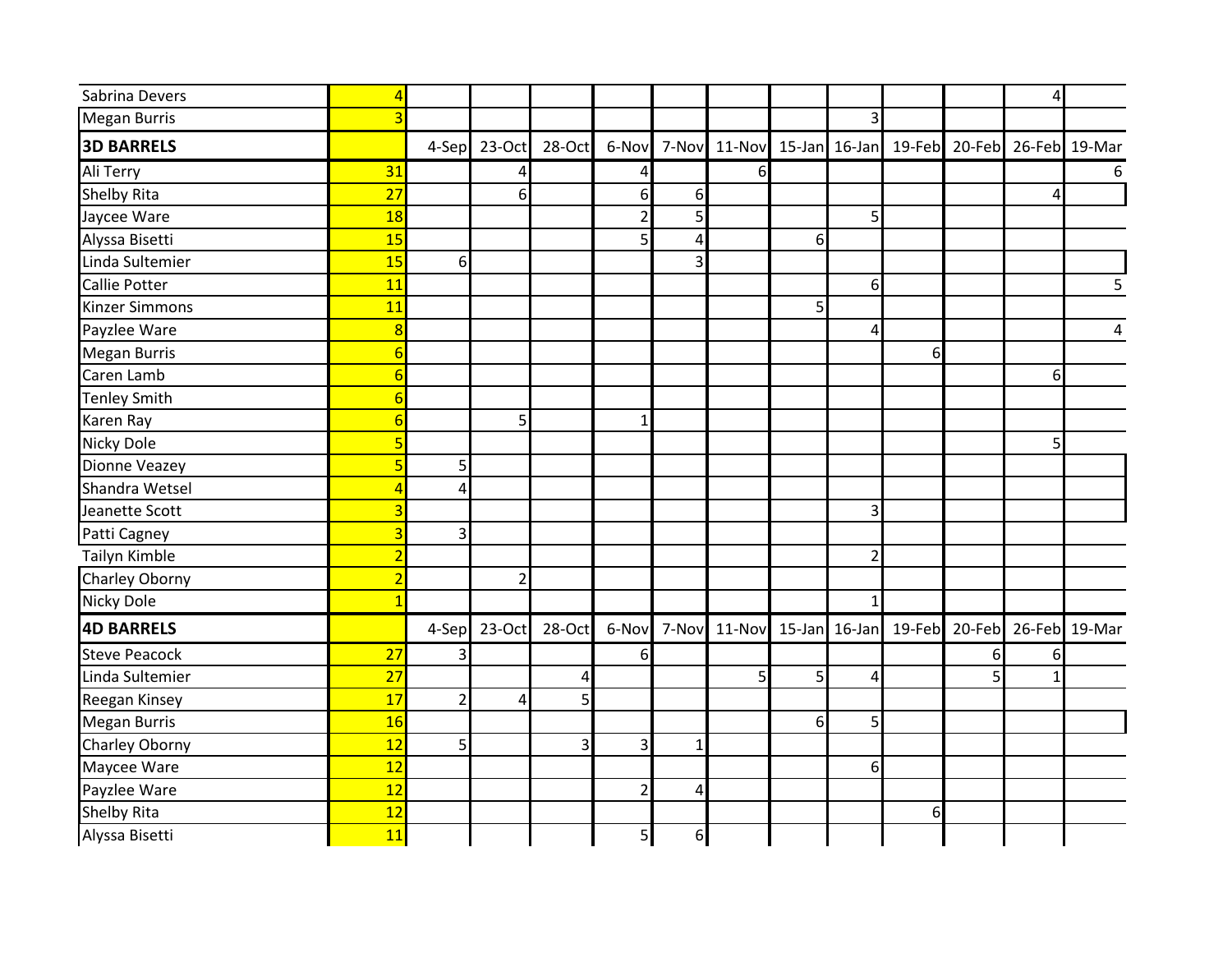| Donna Ware                   | 11             | $1\vert$ | $\overline{a}$   |                |              |                |                                                        |   |                |   |   | 3 |                                                  |
|------------------------------|----------------|----------|------------------|----------------|--------------|----------------|--------------------------------------------------------|---|----------------|---|---|---|--------------------------------------------------|
| <b>Karen Ray</b>             | 11             |          |                  |                |              |                |                                                        |   |                | 5 |   |   | 5 <sub>l</sub>                                   |
| Mary Jo Franks               | 10             |          |                  |                | $\mathbf{1}$ | $\overline{2}$ |                                                        |   |                |   |   |   |                                                  |
| Ali Terry                    | 9              |          |                  | 6              |              |                |                                                        | 3 |                |   |   |   |                                                  |
| ShiAnn Frizzell              | 8              |          |                  | $\mathbf{1}$   | 4            | $\overline{3}$ |                                                        |   |                |   |   |   |                                                  |
| <b>Ellen Peacock</b>         | 7              |          | $\mathbf{1}$     | $\overline{2}$ |              |                |                                                        |   |                |   |   |   |                                                  |
| <b>Sidney Ehret</b>          | 6              | $6 \mid$ |                  |                |              |                |                                                        |   |                |   |   |   |                                                  |
| Jeanette Scott               | 6              |          |                  |                |              |                |                                                        |   |                |   |   |   |                                                  |
| Caren Lamb                   | b              |          |                  |                |              |                | 6                                                      |   |                |   |   |   |                                                  |
| Cheyenne Lueb                | 6              |          | 6                |                |              |                |                                                        |   |                |   |   |   |                                                  |
| Jaycee Ware                  |                |          |                  |                |              |                |                                                        |   |                |   |   |   | 6                                                |
| Samantha Wallace             |                |          |                  |                |              |                |                                                        |   |                |   |   | 5 |                                                  |
| <b>Kimber Howard</b>         |                |          | 5                |                |              |                |                                                        |   |                |   |   |   |                                                  |
| <b>Tenley Smith</b>          | Δ              |          |                  |                |              |                |                                                        | Δ |                |   |   |   |                                                  |
| Sabrina Devers               | 4              |          |                  |                |              |                |                                                        |   |                |   |   | 4 |                                                  |
| Chelsea Friemel              | $\overline{4}$ | 4        |                  |                |              |                |                                                        |   |                |   |   |   |                                                  |
| Macy Ward                    |                |          |                  |                |              |                |                                                        |   |                |   |   |   |                                                  |
| <b>Kelly Garrison</b>        |                |          | 3                |                |              |                |                                                        |   |                |   |   |   |                                                  |
| Joslyn Kimble                | 3              |          |                  |                |              |                |                                                        |   | 3              |   |   |   |                                                  |
| <b>8 &amp; UNDER BARRELS</b> |                | 4-Sep    | 23-Oct           | 28-Oct         | 6-Nov        |                | 7-Nov 11-Nov 15-Jan 16-Jan 19-Feb 20-Feb 26-Feb 19-Mar |   |                |   |   |   |                                                  |
| <b>Rylee Oborny</b>          | 79             | $6 \mid$ | 4                | $6 \mid$       | 5            | $6 \mid$       | 6                                                      | 3 | Δ              | 5 | 6 |   | 5 <sub>l</sub>                                   |
| Maycee Ware                  | 57             |          | 6                |                | 6            | 5              |                                                        | 6 | 6              | 6 |   |   | 6                                                |
| <b>Kaley Dole</b>            | 11             |          | 3                |                |              |                |                                                        |   | $\overline{2}$ |   |   | 6 |                                                  |
| Holli Henry                  | 11             |          |                  |                |              |                | 5                                                      |   |                |   |   |   |                                                  |
| <b>Trevin Kimble</b>         | $\overline{8}$ |          |                  |                |              |                |                                                        | 5 | 3              |   |   |   |                                                  |
| Adyln Watson                 |                |          |                  |                |              |                |                                                        |   |                |   |   | 5 |                                                  |
| Greta Watson                 |                |          |                  |                |              |                |                                                        |   |                |   |   |   |                                                  |
| <b>2D YOUTH</b>              |                |          | 4-Sep 23-Oct     | 28-Oct         | 6-Nov        | 7-Nov          |                                                        |   |                |   |   |   | 11-Nov 15-Jan 16-Jan 19-Feb 20-Feb 26-Feb 19-Mar |
| 1D                           |                |          |                  |                |              |                |                                                        |   |                |   |   |   |                                                  |
| Jaycee Ware                  | 23             |          |                  |                | 6            | 5              |                                                        |   | 6              |   |   |   |                                                  |
| Payzlee Ware                 | 16             |          | $6 \overline{6}$ |                | 5            |                |                                                        |   | 5              |   |   |   |                                                  |
| <b>Callie Potter</b>         | 6              | $6 \mid$ |                  |                |              |                |                                                        |   |                |   |   |   |                                                  |
| Alyssa Bisetti               | 6              |          |                  |                |              | 6 <sup>1</sup> |                                                        |   |                |   |   |   |                                                  |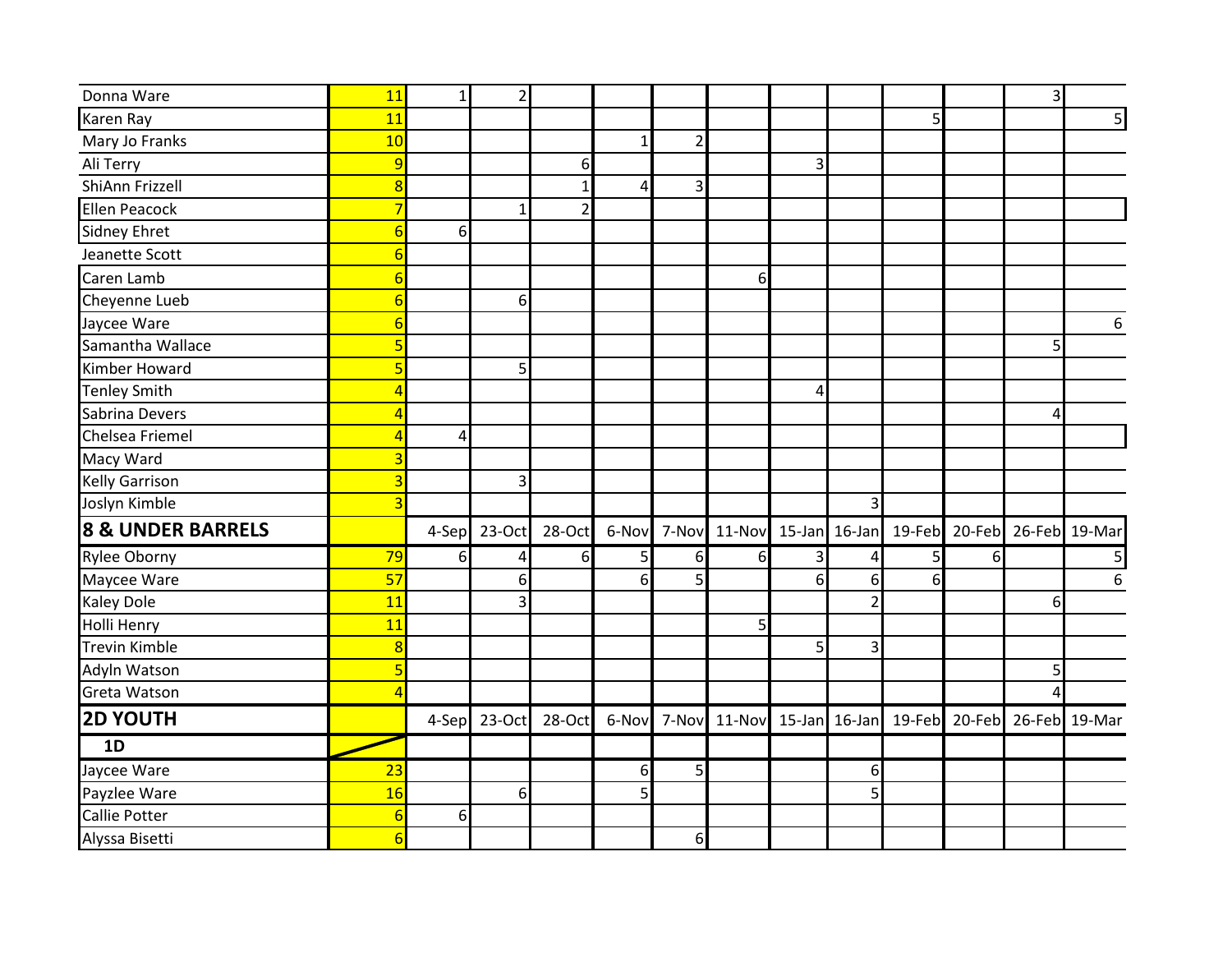| <b>Addison Dominguez</b><br>Kody Oborny<br>Tailyn Kimble |                                  |       |        |        |       |       |                                                        |   |          |  |                                                  |   |
|----------------------------------------------------------|----------------------------------|-------|--------|--------|-------|-------|--------------------------------------------------------|---|----------|--|--------------------------------------------------|---|
|                                                          |                                  |       |        |        |       |       |                                                        |   |          |  |                                                  |   |
|                                                          |                                  |       |        |        |       |       | 6                                                      |   |          |  |                                                  |   |
|                                                          |                                  |       |        |        |       |       |                                                        |   | 4        |  |                                                  |   |
| <b>Riley Wetsel</b>                                      |                                  |       |        |        |       |       |                                                        |   | 3        |  |                                                  |   |
| Joslyn Kimble                                            |                                  |       |        |        |       |       |                                                        |   |          |  |                                                  |   |
| 2D                                                       |                                  | 4-Sep | 23-Oct | 28-Oct | 6-Nov |       | 7-Nov 11-Nov 15-Jan 16-Jan 19-Feb 20-Feb 26-Feb 19-Mar |   |          |  |                                                  |   |
| Payzlee Ware                                             | 23                               |       |        |        |       | 6     |                                                        | 6 |          |  |                                                  | 6 |
| Laila Suleiman                                           | 11                               |       |        |        |       |       |                                                        | 5 | $6 \mid$ |  |                                                  |   |
| Jaycee Ware                                              | 11                               |       |        |        |       |       |                                                        |   |          |  |                                                  | 5 |
| <b>Riley Wetsel</b>                                      | 6                                | 6     |        |        |       |       |                                                        |   |          |  |                                                  |   |
| Leah Martin                                              | ĥ                                |       | 6      |        |       |       |                                                        |   |          |  |                                                  |   |
| <b>Tristan Oborny</b>                                    |                                  |       |        |        |       |       | 6                                                      |   |          |  |                                                  |   |
| <b>Brenlye Buchanan</b>                                  | 5                                | 5     |        |        |       |       |                                                        |   |          |  |                                                  |   |
| <b>NOVICE RIDER</b>                                      |                                  | 4-Sep | 23-Oct | 28-Oct | 6-Nov |       | 7-Nov 11-Nov 15-Jan 16-Jan 19-Feb 20-Feb 26-Feb 19-Mar |   |          |  |                                                  |   |
| Ali Terry                                                | 17                               |       |        | 5      |       |       | 61                                                     |   |          |  |                                                  |   |
| Brenlye Buchanan                                         |                                  | 6     |        |        |       |       |                                                        |   |          |  |                                                  |   |
| <b>Addison Dominguez</b>                                 | 6                                |       |        |        |       |       |                                                        |   |          |  |                                                  |   |
| Mikayla Ware                                             | 6                                |       | 6      |        |       |       |                                                        |   |          |  |                                                  |   |
| Laila Suleiman                                           | 5                                |       |        |        |       |       |                                                        |   |          |  |                                                  |   |
| <b>Jolee Purell</b>                                      |                                  |       |        |        |       |       |                                                        |   |          |  |                                                  |   |
| <b>4D NOVICE HORSE</b>                                   |                                  | 4-Sep | 23-Oct | 28-Oct | 6-Nov | 7-Nov |                                                        |   |          |  | 11-Nov 15-Jan 16-Jan 19-Feb 20-Feb 26-Feb 19-Mar |   |
| Tenley Smith/Maggie                                      | 58.00<br>$\mathsf{\dot{S}}$      |       |        | 16.00  |       |       |                                                        |   |          |  |                                                  |   |
| Annchen VanderMerwe/Lena                                 | \$<br>55.00                      |       |        |        |       |       |                                                        |   |          |  |                                                  |   |
| Chelsea Friemel/Remi                                     | \$<br>47.00                      | 47.00 |        |        |       |       |                                                        |   |          |  |                                                  |   |
| Sabrina Devers/Dash                                      | $\overline{\mathsf{S}}$<br>47.00 |       |        |        |       |       |                                                        |   |          |  | 47.00                                            |   |
| Linda Sultemier/Annie                                    | $\mathsf{\dot{S}}$<br>43.00      | 27.00 |        |        |       |       |                                                        |   |          |  |                                                  |   |
| Cheyenne Lueb/Rosa                                       | \$<br>42.00                      |       | 42.00  |        |       |       |                                                        |   |          |  |                                                  |   |
| <b>Grace Wilson</b>                                      | \$<br>41.00                      |       |        |        |       |       |                                                        |   |          |  | 41.00                                            |   |
| Shandra Wetsel/Plain Jane                                | \$<br>40.00                      | 40.00 |        |        |       |       |                                                        |   |          |  |                                                  |   |
| Linda Sultemier/Kate                                     | \$<br>39.00                      |       |        |        |       |       | 7.00                                                   |   |          |  |                                                  |   |
| Karen Ray                                                | $\overline{\mathsf{S}}$<br>20.00 | 20.00 |        |        |       |       |                                                        |   |          |  |                                                  |   |
| Sabrina Devers/Rock                                      | $\overline{\mathsf{S}}$<br>20.00 |       |        |        |       |       |                                                        |   |          |  | 20.00                                            |   |
| Donna Ware/Huckleberry                                   | $\frac{1}{2}$<br>18.00           |       | 18.00  |        |       |       |                                                        |   |          |  |                                                  |   |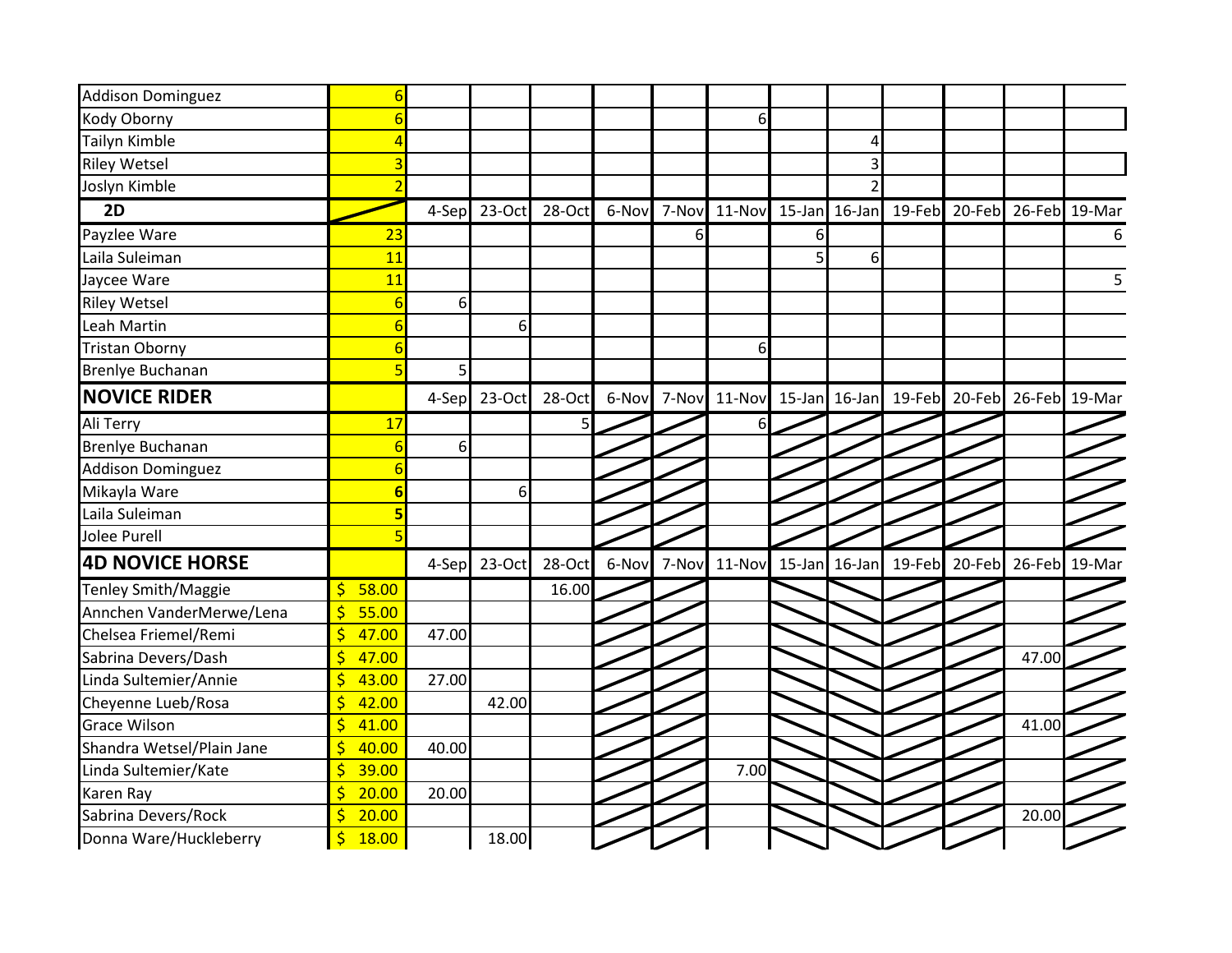| Charley Oborny/Twister     | 16.00<br>\$           |          |              |           |       |       | 16.00                                                          |    |        |               |               |   |                |
|----------------------------|-----------------------|----------|--------------|-----------|-------|-------|----------------------------------------------------------------|----|--------|---------------|---------------|---|----------------|
| Linda Sultemier/Frenchy    | $\frac{1}{2}$<br>7.00 |          |              | 7.00      |       |       |                                                                |    |        |               |               |   |                |
| <b>8 &amp; UNDER POLES</b> |                       | 4-Sep    | 23-Oct       | 28-Oct    | 6-Nov | 7-Nov | 11-Nov 15 Jan'1 16-Jan                                         |    |        | 19-Feb 20-Feb |               |   | 26-Feb 19-Mar  |
| <b>Rylee Oborny</b>        | 48                    | $6 \mid$ |              | $6 \mid$  |       |       | 6                                                              |    |        | 6             |               |   | 6              |
| Maycee Ware                | 20                    |          | 5            |           |       |       |                                                                |    |        |               |               |   | $\overline{5}$ |
| <b>Holli Henry</b>         | 11                    |          |              |           |       |       | 5                                                              |    |        |               |               |   |                |
| Payzlee Ware               | 6                     |          | 6            |           |       |       |                                                                |    |        |               |               |   |                |
| <b>3D OPEN POLES</b>       |                       | 4-Sep    | 23-Oct       | 28-Oct    | 6-Nov | 7-Nov | 11-Nov 15 Jan                                                  |    | 16-Jan |               | 19-Feb 20-Feb |   | 26-Feb 19-Mar  |
| 1D                         |                       |          |              |           |       |       |                                                                |    |        |               |               |   |                |
| Ali Terry                  | 11                    |          |              | 6         |       |       | 5                                                              |    |        |               |               |   |                |
| <b>Kelly Garrison</b>      | 11                    | 6        |              |           |       |       |                                                                |    |        |               |               |   |                |
| <b>Kelly Sparks</b>        | 11                    |          |              |           |       |       |                                                                |    |        |               |               |   | 5              |
| Caren Lamb                 | 6                     |          |              |           |       |       | 6                                                              |    |        |               |               |   |                |
| Alyssa Bisetti             | 6                     |          |              |           |       |       |                                                                | 61 |        |               |               |   |                |
| Jaycee Ware                |                       |          |              |           |       |       |                                                                |    |        |               |               |   |                |
| Charley Oborny             |                       |          |              |           |       |       |                                                                |    |        |               |               |   | 6              |
| 2D                         |                       |          |              |           |       |       |                                                                |    |        |               |               |   |                |
| Caren Lamb                 | 24                    |          |              |           |       |       |                                                                | 6  |        |               |               |   | 6              |
| <b>Callie Potter</b>       | 6                     | 6        |              |           |       |       |                                                                |    |        |               |               |   |                |
| Ali Terry                  |                       |          |              |           |       |       |                                                                |    |        |               |               |   |                |
|                            |                       |          |              |           |       |       |                                                                |    |        |               |               |   |                |
|                            |                       |          |              |           |       |       |                                                                |    |        |               |               |   |                |
| 3D                         |                       |          |              |           |       |       |                                                                |    |        |               |               |   |                |
| Ali Terry                  | 18                    | $6 \mid$ |              |           |       |       |                                                                |    |        |               |               |   | $\frac{6}{5}$  |
| Payzlee Ware               | 11                    |          |              |           |       |       |                                                                | 6  |        |               |               |   |                |
| Kody Oborny                | 6                     |          |              |           |       |       | 6                                                              |    |        |               |               |   |                |
| Samantha Wallace           | 6                     |          |              |           |       |       |                                                                |    |        |               |               | 6 |                |
| Brenlye Buchanan           |                       | 5        |              |           |       |       |                                                                |    |        |               |               |   |                |
| Jaycee Ware                |                       |          |              |           |       |       |                                                                | 5  |        |               |               |   |                |
| <b>Riley Wetsel</b>        |                       | 4        |              |           |       |       |                                                                |    |        |               |               |   |                |
|                            |                       |          |              |           |       |       |                                                                |    |        |               |               |   |                |
|                            |                       |          |              |           |       |       |                                                                |    |        |               |               |   |                |
| <b>Senior Sidepot</b>      |                       |          | 4-Sep 23-Oct | $28$ -Oct |       |       | 6-Nov 7 Nov 1 11-Nov 15-Jan 16-Jan 19-Feb 20-Feb 26-Feb 19-Mar |    |        |               |               |   |                |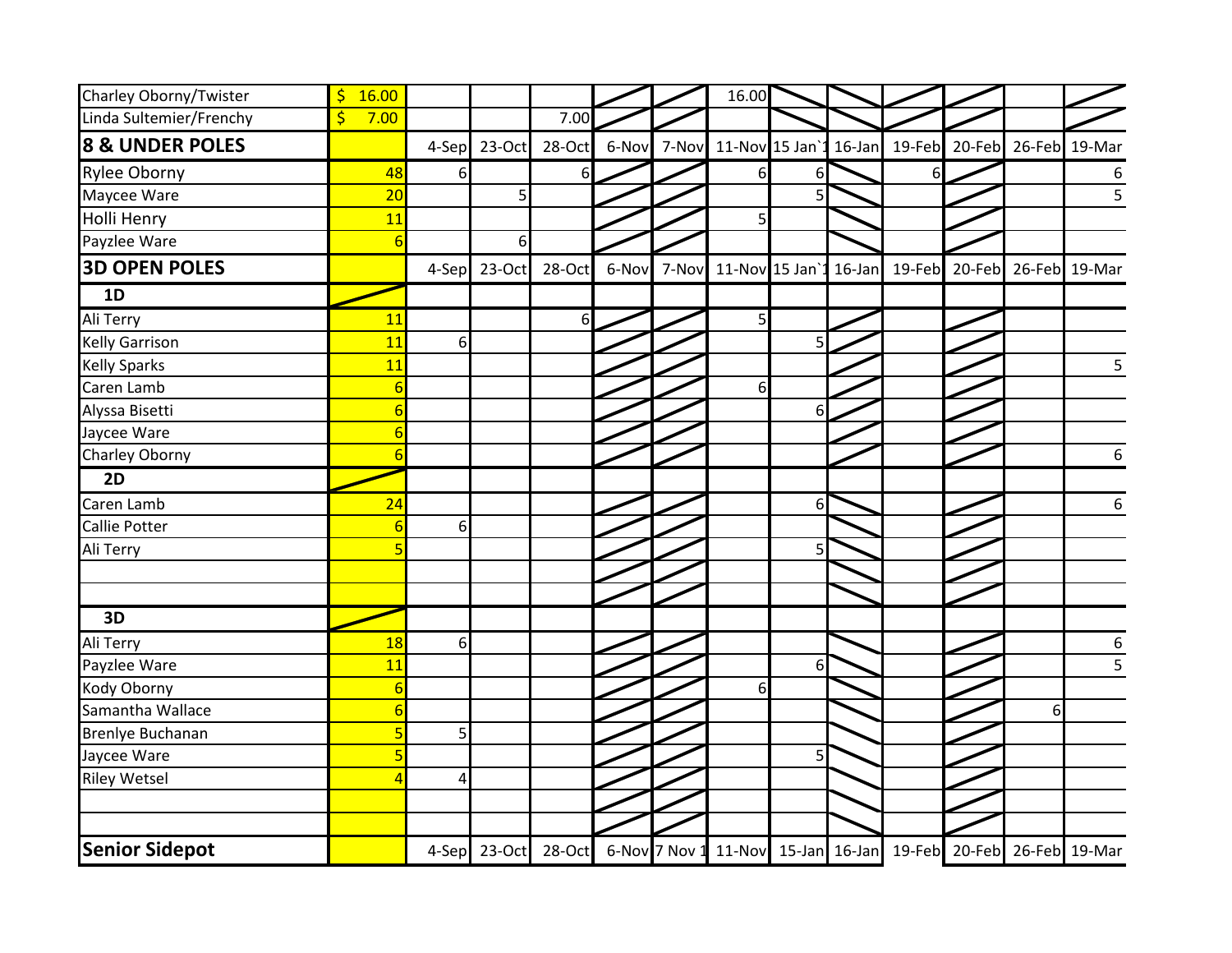| 1D                      |    |                  |   |          |              |                |   |          |          |    |    |                         |
|-------------------------|----|------------------|---|----------|--------------|----------------|---|----------|----------|----|----|-------------------------|
| Caren Lamb              | 42 |                  |   |          | 4            |                | 4 | 6        |          |    | 6  | $\overline{\mathbf{5}}$ |
| <b>Kelly Garrison</b>   | 17 |                  | 6 |          | $6 \mid$     |                | 5 |          |          |    |    |                         |
| Jeanette Scott          | 12 |                  |   |          |              |                | 6 |          |          |    |    | $6 \mid$                |
| Karen Ray               | 11 |                  |   |          | $\mathsf{5}$ |                |   |          |          |    |    |                         |
| <b>Beverly Griswold</b> |    | $6 \overline{6}$ |   |          |              |                |   |          |          |    |    |                         |
| <b>Ellen Peacock</b>    |    |                  |   | $6 \mid$ |              |                |   |          |          |    |    |                         |
| Patti Cagney            |    |                  |   |          |              | 6              |   |          |          |    |    |                         |
| <b>Steve Peacock</b>    |    |                  |   |          |              |                |   |          |          |    | 5  |                         |
| 2D                      |    |                  |   |          |              |                |   |          |          |    |    |                         |
| <b>Steve Peacock</b>    | 40 | 6                |   |          | $\mathsf{5}$ |                |   | 61       | 5        | 61 | 6  |                         |
| Karen Ray               | 24 |                  | 6 |          | $6 \mid$     |                |   |          | 6        |    |    | $\boldsymbol{6}$        |
| Mary Jo Franks          |    |                  |   |          |              |                |   |          |          |    |    |                         |
| Donna Ware              | 5  | 5 <sub>l</sub>   |   |          |              |                |   |          |          |    |    |                         |
| Ellen Peacock           |    |                  |   |          |              |                |   |          |          |    |    |                         |
| 3D                      |    |                  |   |          |              |                |   |          |          |    |    |                         |
| <b>Steve Peacock</b>    | 32 |                  |   |          | $6 \mid$     | 5 <sup>1</sup> |   |          | $6 \mid$ | 6  |    | $\mathsf{3}$            |
| Ellen Peacock           | 21 | $6 \mid$         | Δ |          | 5            |                |   |          |          |    |    | 6                       |
| Mary Jo Franks          | 18 |                  |   |          |              | $6 \mid$       |   | $6 \mid$ |          |    |    |                         |
| Karen Ray               | 16 |                  |   |          |              |                |   |          | 5        |    |    | 5                       |
| <b>Terri Prescott</b>   | 9  |                  | 3 |          |              |                |   |          |          |    | 61 |                         |
| <b>Kelly Garrison</b>   |    |                  | 6 |          |              |                |   |          |          |    |    |                         |
| <b>Beverly Griswold</b> |    | 5 <sub>l</sub>   |   |          |              |                |   |          |          |    |    |                         |
| Donna Ware              |    |                  | 5 |          |              |                |   |          |          |    |    |                         |
|                         |    |                  |   |          |              |                |   |          |          |    |    |                         |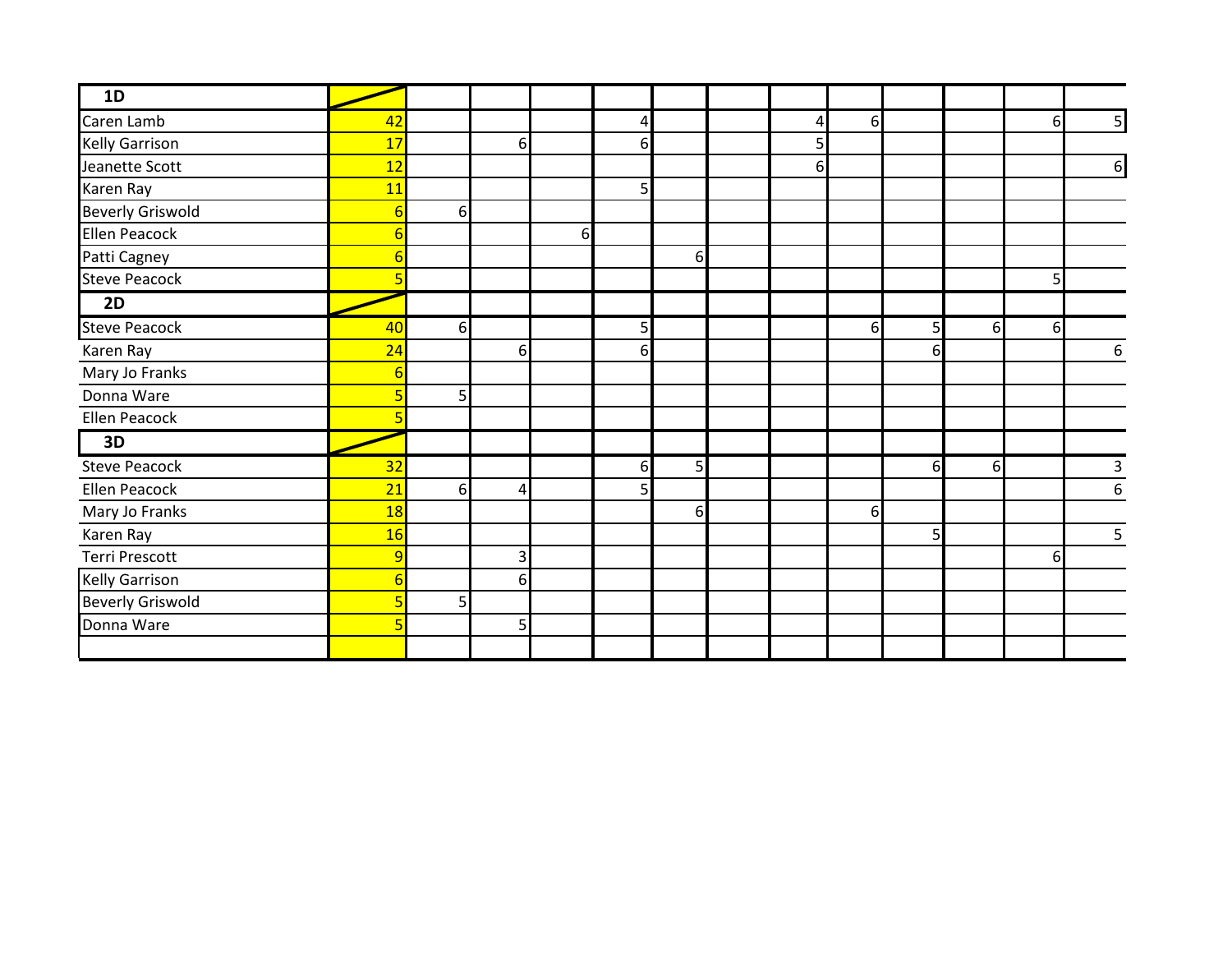| 20-Mar          |                  |                |   |                | 9-Apr 15-Apr 16-Apr 1-May 28-May 2-Jun 4-Jun 16-Jun 23-Jun 2-Jul 7-Jul 16-Jul 17-Jul 28-Jul 4-Aug |  |  |  |  |  |
|-----------------|------------------|----------------|---|----------------|---------------------------------------------------------------------------------------------------|--|--|--|--|--|
| $6 \mid$        |                  |                |   | $6 \mid$       |                                                                                                   |  |  |  |  |  |
|                 |                  | 6              | 6 |                |                                                                                                   |  |  |  |  |  |
|                 |                  |                |   |                |                                                                                                   |  |  |  |  |  |
|                 |                  |                |   |                |                                                                                                   |  |  |  |  |  |
|                 |                  |                |   |                |                                                                                                   |  |  |  |  |  |
|                 | $6 \overline{6}$ |                |   |                |                                                                                                   |  |  |  |  |  |
|                 |                  |                |   |                |                                                                                                   |  |  |  |  |  |
|                 | $5\overline{)}$  |                |   |                |                                                                                                   |  |  |  |  |  |
|                 |                  |                |   |                |                                                                                                   |  |  |  |  |  |
|                 |                  |                |   |                |                                                                                                   |  |  |  |  |  |
|                 |                  |                |   |                |                                                                                                   |  |  |  |  |  |
|                 |                  |                |   |                |                                                                                                   |  |  |  |  |  |
|                 |                  |                |   |                |                                                                                                   |  |  |  |  |  |
| 20-Mar          |                  |                |   |                | 9-Apr 15-Apr 16-Apr 1-May 28-May 2-Jun 4-Jun 16-Jun 23-Jun 2-Jul 7-Jul 16-Jul 17-Jul 28-Jul 4-Aug |  |  |  |  |  |
|                 | 6                | 5 <sub>l</sub> | 6 | $6 \mid$       |                                                                                                   |  |  |  |  |  |
|                 |                  | $\overline{a}$ |   |                |                                                                                                   |  |  |  |  |  |
|                 | $\overline{a}$   | 6              |   |                |                                                                                                   |  |  |  |  |  |
| $\overline{3}$  |                  |                |   |                |                                                                                                   |  |  |  |  |  |
|                 |                  |                |   | $\overline{4}$ |                                                                                                   |  |  |  |  |  |
|                 |                  |                |   | 5 <sup>1</sup> |                                                                                                   |  |  |  |  |  |
|                 |                  |                |   |                |                                                                                                   |  |  |  |  |  |
|                 |                  |                |   |                |                                                                                                   |  |  |  |  |  |
| $\vert 4 \vert$ |                  |                |   |                |                                                                                                   |  |  |  |  |  |
| 6 <sup>1</sup>  |                  |                |   |                |                                                                                                   |  |  |  |  |  |
|                 |                  |                |   |                |                                                                                                   |  |  |  |  |  |
|                 |                  |                |   |                |                                                                                                   |  |  |  |  |  |
|                 |                  |                |   |                |                                                                                                   |  |  |  |  |  |
|                 |                  |                |   |                |                                                                                                   |  |  |  |  |  |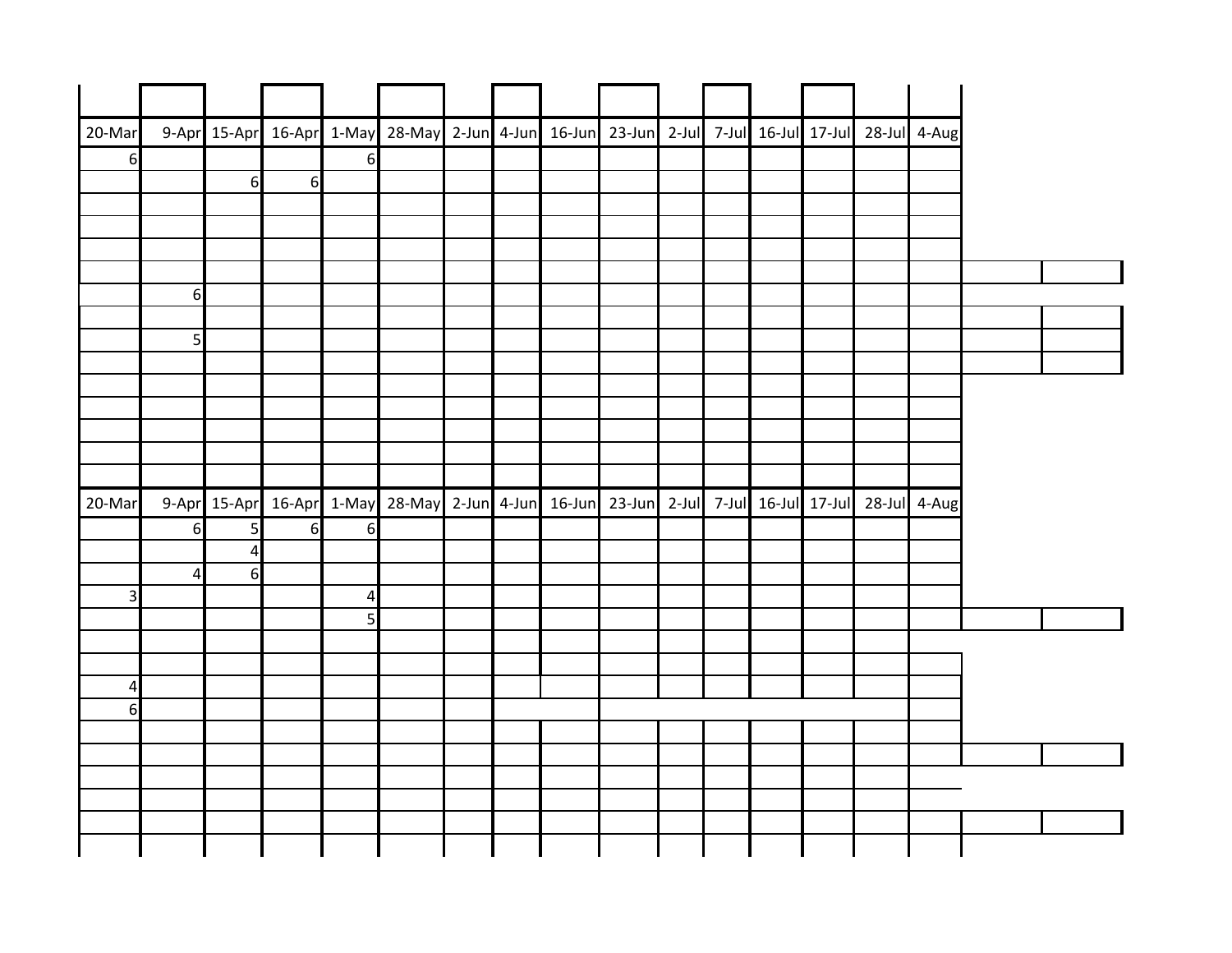|  |  |  |  |  |  | 9-Apr 15-Apr 16-Apr 1-May 28-May 2-Jun 4-Jun 16-Jun 23-Jun 2-Jul 7-Jul 16-Jul 17-Jul 28-Jul 4-Aug |                |                  |                  |                  | 20-Mar         |
|--|--|--|--|--|--|---------------------------------------------------------------------------------------------------|----------------|------------------|------------------|------------------|----------------|
|  |  |  |  |  |  |                                                                                                   |                |                  |                  | $6 \overline{6}$ | 5 <sup>1</sup> |
|  |  |  |  |  |  |                                                                                                   |                | 5 <sub>l</sub>   |                  |                  |                |
|  |  |  |  |  |  |                                                                                                   |                |                  | 6                |                  |                |
|  |  |  |  |  |  |                                                                                                   |                |                  |                  |                  |                |
|  |  |  |  |  |  |                                                                                                   |                |                  |                  |                  | $6 \mid$       |
|  |  |  |  |  |  |                                                                                                   |                |                  |                  |                  |                |
|  |  |  |  |  |  |                                                                                                   |                | $6 \overline{6}$ |                  |                  |                |
|  |  |  |  |  |  |                                                                                                   |                |                  |                  |                  |                |
|  |  |  |  |  |  |                                                                                                   |                |                  |                  |                  |                |
|  |  |  |  |  |  |                                                                                                   |                |                  |                  |                  |                |
|  |  |  |  |  |  |                                                                                                   | 6              |                  |                  |                  |                |
|  |  |  |  |  |  |                                                                                                   |                |                  |                  |                  |                |
|  |  |  |  |  |  |                                                                                                   |                |                  |                  |                  |                |
|  |  |  |  |  |  |                                                                                                   |                |                  |                  |                  |                |
|  |  |  |  |  |  |                                                                                                   |                |                  |                  |                  |                |
|  |  |  |  |  |  |                                                                                                   |                |                  |                  |                  |                |
|  |  |  |  |  |  |                                                                                                   |                |                  |                  |                  |                |
|  |  |  |  |  |  |                                                                                                   |                |                  |                  |                  |                |
|  |  |  |  |  |  |                                                                                                   |                |                  |                  |                  |                |
|  |  |  |  |  |  |                                                                                                   |                |                  |                  |                  |                |
|  |  |  |  |  |  | 9-Apr 15-Apr 16-Apr 1-May 28-May 2-Jun 4-Jun 16-Jun 23-Jun 2-Jul 7-Jul 16-Jul 17-Jul 28-Jul 4-Aug |                |                  |                  |                  | 20-Mar         |
|  |  |  |  |  |  |                                                                                                   |                |                  |                  |                  | 6              |
|  |  |  |  |  |  |                                                                                                   | $\overline{3}$ |                  |                  |                  |                |
|  |  |  |  |  |  |                                                                                                   |                |                  |                  | $6 \mid$         |                |
|  |  |  |  |  |  |                                                                                                   |                | 5 <sup>1</sup>   |                  |                  |                |
|  |  |  |  |  |  |                                                                                                   |                |                  |                  |                  |                |
|  |  |  |  |  |  |                                                                                                   |                |                  |                  | $1\vert$         | 5 <sub>l</sub> |
|  |  |  |  |  |  |                                                                                                   |                |                  | $6 \overline{6}$ |                  |                |
|  |  |  |  |  |  |                                                                                                   | $6 \mid$       |                  |                  |                  |                |
|  |  |  |  |  |  |                                                                                                   |                |                  |                  |                  |                |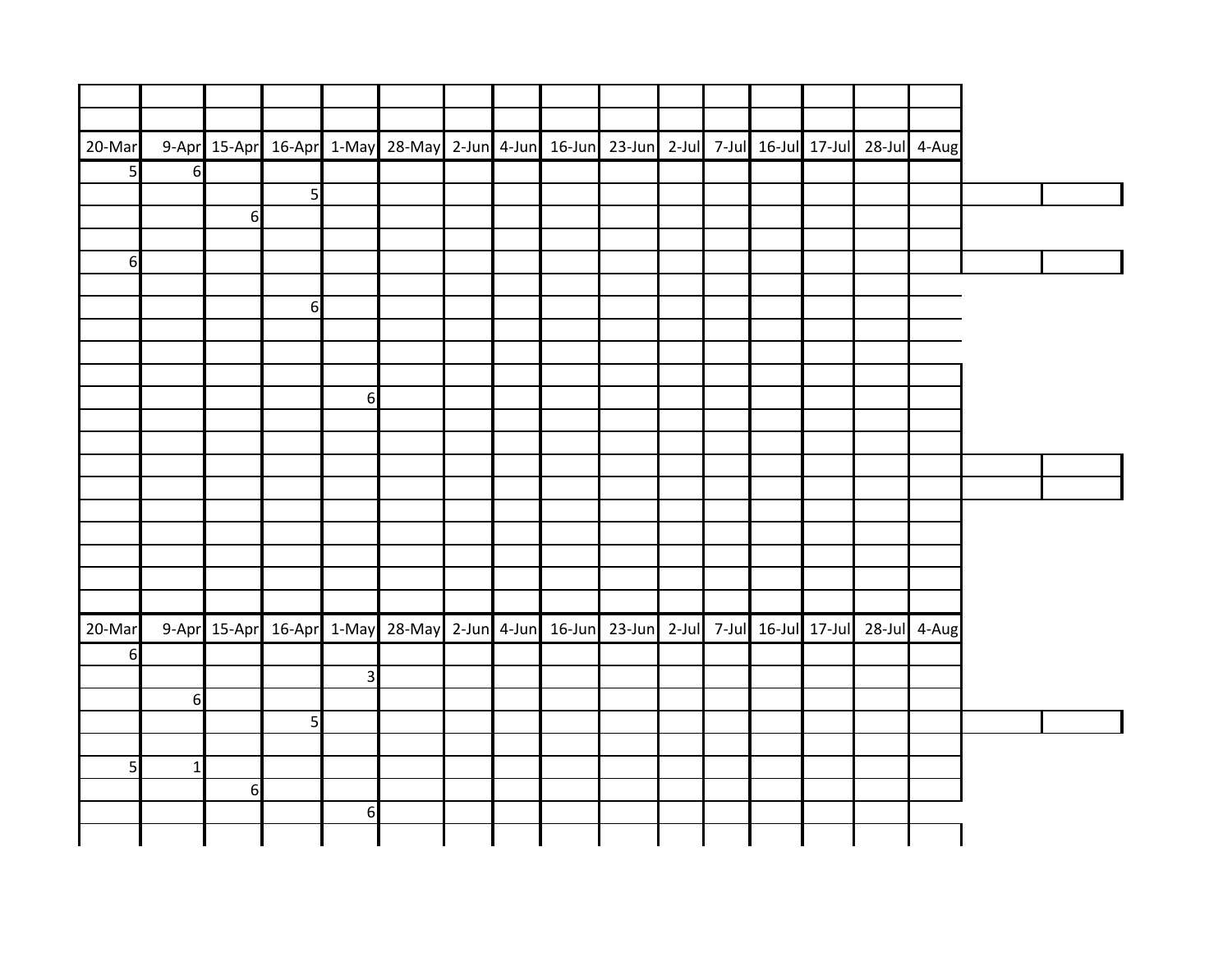|                  | 5 <sub>l</sub>          |                |                  |                |                                                                                                   |  |  |  |  |  |  |
|------------------|-------------------------|----------------|------------------|----------------|---------------------------------------------------------------------------------------------------|--|--|--|--|--|--|
|                  |                         |                |                  | $1\vert$       |                                                                                                   |  |  |  |  |  |  |
|                  | $\overline{2}$          |                |                  | 5 <sub>l</sub> |                                                                                                   |  |  |  |  |  |  |
|                  |                         |                |                  |                |                                                                                                   |  |  |  |  |  |  |
|                  |                         |                |                  |                |                                                                                                   |  |  |  |  |  |  |
|                  |                         |                |                  | $\overline{4}$ |                                                                                                   |  |  |  |  |  |  |
|                  |                         |                |                  |                |                                                                                                   |  |  |  |  |  |  |
|                  |                         |                | 6                |                |                                                                                                   |  |  |  |  |  |  |
|                  |                         |                |                  |                |                                                                                                   |  |  |  |  |  |  |
|                  |                         |                |                  |                |                                                                                                   |  |  |  |  |  |  |
|                  |                         |                |                  |                |                                                                                                   |  |  |  |  |  |  |
|                  |                         |                |                  |                |                                                                                                   |  |  |  |  |  |  |
|                  |                         |                |                  |                |                                                                                                   |  |  |  |  |  |  |
|                  |                         |                |                  |                |                                                                                                   |  |  |  |  |  |  |
|                  |                         |                |                  |                |                                                                                                   |  |  |  |  |  |  |
|                  |                         |                |                  |                |                                                                                                   |  |  |  |  |  |  |
|                  | $\overline{\mathbf{3}}$ |                |                  |                |                                                                                                   |  |  |  |  |  |  |
|                  |                         |                |                  |                |                                                                                                   |  |  |  |  |  |  |
|                  |                         |                |                  |                |                                                                                                   |  |  |  |  |  |  |
| 20-Mar           |                         |                |                  |                | 9-Apr 15-Apr 16-Apr 1-May 28-May 2-Jun 4-Jun 16-Jun 23-Jun 2-Jul 7-Jul 16-Jul 17-Jul 29-Jul 4-Aug |  |  |  |  |  |  |
| 5 <sup>1</sup>   | $6 \overline{6}$        | $6 \mid$       | $6 \overline{6}$ |                |                                                                                                   |  |  |  |  |  |  |
| $6 \overline{6}$ | 5 <sub>l</sub>          | $\overline{5}$ |                  |                |                                                                                                   |  |  |  |  |  |  |
|                  |                         |                |                  |                |                                                                                                   |  |  |  |  |  |  |
|                  |                         |                |                  | 6              |                                                                                                   |  |  |  |  |  |  |
|                  |                         |                |                  |                |                                                                                                   |  |  |  |  |  |  |
|                  |                         |                |                  |                |                                                                                                   |  |  |  |  |  |  |
|                  |                         |                |                  |                |                                                                                                   |  |  |  |  |  |  |
| 20-Mar           |                         |                |                  |                | 9-Apr 15-Apr 16-Apr 1-May 28-May 2-Jun 4-Jun 16-Jun 23-Jun 2-Jul 7-Jul 16-Jul 17-Jul 29-Jul 4-Aug |  |  |  |  |  |  |
|                  |                         |                |                  |                |                                                                                                   |  |  |  |  |  |  |
|                  |                         |                |                  |                |                                                                                                   |  |  |  |  |  |  |
|                  | 6                       |                |                  |                |                                                                                                   |  |  |  |  |  |  |
|                  |                         |                |                  |                |                                                                                                   |  |  |  |  |  |  |
|                  |                         |                |                  |                |                                                                                                   |  |  |  |  |  |  |
|                  |                         |                |                  |                |                                                                                                   |  |  |  |  |  |  |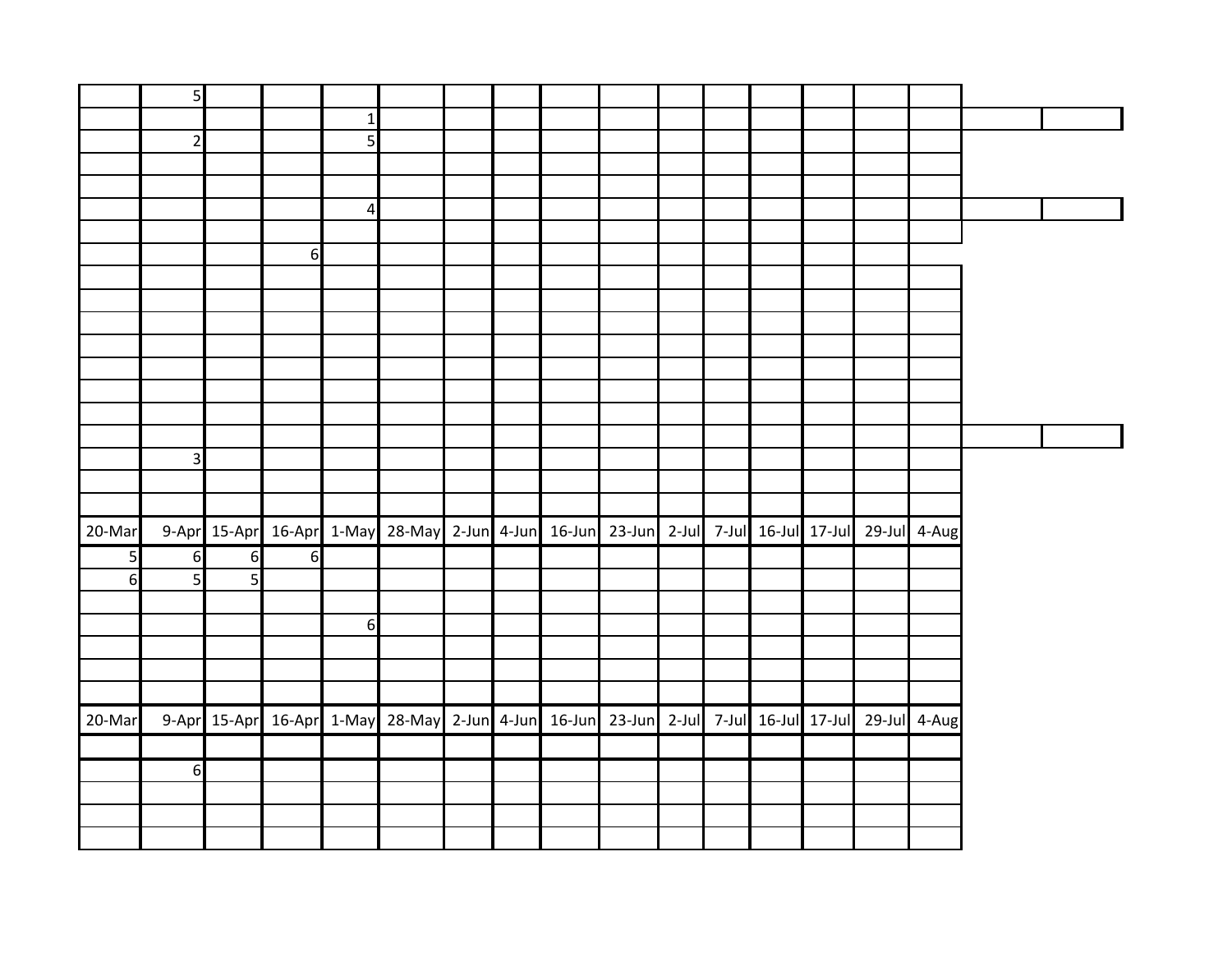|                 |                |                | $6 \mid$ |                                                                                                   |  |                                                      |  |  |              |
|-----------------|----------------|----------------|----------|---------------------------------------------------------------------------------------------------|--|------------------------------------------------------|--|--|--------------|
|                 |                |                |          |                                                                                                   |  |                                                      |  |  |              |
|                 |                |                |          |                                                                                                   |  |                                                      |  |  |              |
|                 |                |                |          |                                                                                                   |  |                                                      |  |  |              |
|                 |                |                |          |                                                                                                   |  |                                                      |  |  |              |
| 20-Mar          |                |                |          | 9-Apr 15-Apr 16-Apr 1-May 28-May 2-Jun 4-Jun                                                      |  | 16-Jun 23-Jun 2-Jul 7-Jul 16-Jul 17-Jul 29-Jul 4-Aug |  |  |              |
|                 |                | $\overline{5}$ |          |                                                                                                   |  |                                                      |  |  |              |
|                 |                |                |          |                                                                                                   |  |                                                      |  |  |              |
|                 |                | 6              |          |                                                                                                   |  |                                                      |  |  |              |
|                 |                |                |          |                                                                                                   |  |                                                      |  |  |              |
|                 |                |                |          |                                                                                                   |  |                                                      |  |  |              |
|                 |                |                |          |                                                                                                   |  |                                                      |  |  |              |
|                 |                |                |          |                                                                                                   |  |                                                      |  |  |              |
| $\sqrt{20-Mar}$ |                |                |          | 9-Apr 15-Apr 16-Apr 1-May 28-May 2-Jun 4-Jun 16-Jun 23-Jun 2-Jul 7-Jul 16-Jul 17-Jul 29-Jul 4-Aug |  |                                                      |  |  |              |
|                 | 6              |                |          |                                                                                                   |  |                                                      |  |  |              |
|                 |                |                |          |                                                                                                   |  |                                                      |  |  |              |
|                 |                |                | $6 \mid$ |                                                                                                   |  |                                                      |  |  |              |
|                 |                |                |          |                                                                                                   |  |                                                      |  |  |              |
|                 |                |                | 5        |                                                                                                   |  |                                                      |  |  |              |
|                 | 5 <sub>l</sub> |                |          |                                                                                                   |  |                                                      |  |  |              |
| 20-Mar          |                |                |          | 9-Apr 15-Apr 16-Apr 1-May 28-May 2-Jun 4-Jun 16-Jun 23-Jun 2-Jul 7-Jul 16-Jul 17 jul              |  |                                                      |  |  | 29-Jul 4-Aug |
|                 |                |                | 42.00    |                                                                                                   |  |                                                      |  |  |              |
|                 | 37.00          |                | 18.00    |                                                                                                   |  |                                                      |  |  |              |
|                 |                |                |          |                                                                                                   |  |                                                      |  |  |              |
|                 |                |                |          |                                                                                                   |  |                                                      |  |  |              |
|                 | 16.00          |                |          |                                                                                                   |  |                                                      |  |  |              |
|                 |                |                |          |                                                                                                   |  |                                                      |  |  |              |
|                 |                |                |          |                                                                                                   |  |                                                      |  |  |              |
|                 | 32.00          |                |          |                                                                                                   |  |                                                      |  |  |              |
|                 |                |                |          |                                                                                                   |  |                                                      |  |  |              |
|                 |                |                |          |                                                                                                   |  |                                                      |  |  |              |
|                 |                |                |          |                                                                                                   |  |                                                      |  |  |              |
|                 |                |                |          |                                                                                                   |  |                                                      |  |  |              |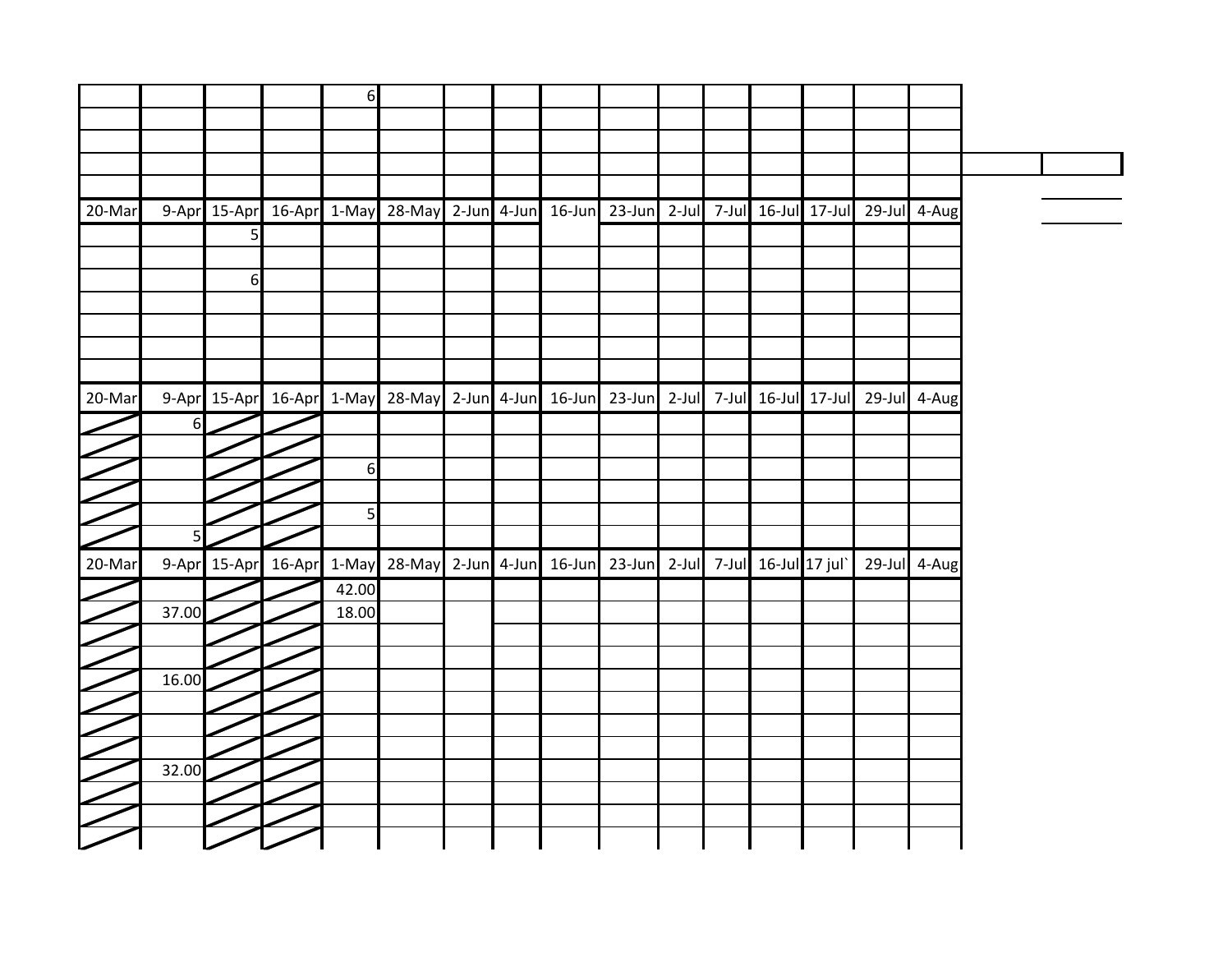| $\Box$ |                  |              |                  |   |                                                                                                   |                   |               |          |                     |                                        |              |
|--------|------------------|--------------|------------------|---|---------------------------------------------------------------------------------------------------|-------------------|---------------|----------|---------------------|----------------------------------------|--------------|
|        |                  |              |                  |   |                                                                                                   |                   |               |          |                     |                                        |              |
| 20-Mar |                  | 9-Apr 15-Apr |                  |   | 16-Apr 1-May 28-May                                                                               | $2$ -Jun $4$ -Jun | 16-Jun 23-Jun |          |                     | 2-Jul 7-Jul 16-Jul 17-Jul 29-Jul 4-Aug |              |
|        | 6                |              | $6 \overline{6}$ |   |                                                                                                   |                   |               |          |                     |                                        |              |
|        | 5                |              |                  |   |                                                                                                   |                   |               |          |                     |                                        |              |
|        |                  |              |                  | 6 |                                                                                                   |                   |               |          |                     |                                        |              |
|        |                  |              |                  |   |                                                                                                   |                   |               |          |                     |                                        |              |
| 20-Mar |                  | 9-Apr 15-Apr | 16-Apr 1-May     |   | 28-May 2-Jun 4-Jun                                                                                |                   | 16-Jun 23-Jun | $2$ -Jul | 7-Jul 16-Jul 17-Jul |                                        | 29-Jul 4-Aug |
|        |                  |              |                  |   |                                                                                                   |                   |               |          |                     |                                        |              |
|        |                  |              |                  |   |                                                                                                   |                   |               |          |                     |                                        |              |
|        |                  |              |                  |   |                                                                                                   |                   |               |          |                     |                                        |              |
|        |                  |              |                  | 6 |                                                                                                   |                   |               |          |                     |                                        |              |
|        |                  |              |                  |   |                                                                                                   |                   |               |          |                     |                                        |              |
|        |                  |              |                  |   |                                                                                                   |                   |               |          |                     |                                        |              |
|        | $\boldsymbol{6}$ |              |                  |   |                                                                                                   |                   |               |          |                     |                                        |              |
|        |                  |              |                  |   |                                                                                                   |                   |               |          |                     |                                        |              |
|        |                  |              |                  |   |                                                                                                   |                   |               |          |                     |                                        |              |
|        | 6                |              |                  | 6 |                                                                                                   |                   |               |          |                     |                                        |              |
|        |                  |              |                  |   |                                                                                                   |                   |               |          |                     |                                        |              |
|        |                  |              |                  |   |                                                                                                   |                   |               |          |                     |                                        |              |
|        |                  |              |                  |   |                                                                                                   |                   |               |          |                     |                                        |              |
|        |                  |              |                  |   |                                                                                                   |                   |               |          |                     |                                        |              |
|        |                  |              | 6                |   |                                                                                                   |                   |               |          |                     |                                        |              |
|        |                  |              |                  |   |                                                                                                   |                   |               |          |                     |                                        |              |
|        |                  |              |                  |   |                                                                                                   |                   |               |          |                     |                                        |              |
|        |                  |              |                  |   |                                                                                                   |                   |               |          |                     |                                        |              |
|        |                  |              |                  |   |                                                                                                   |                   |               |          |                     |                                        |              |
|        |                  |              |                  |   |                                                                                                   |                   |               |          |                     |                                        |              |
|        |                  |              |                  |   |                                                                                                   |                   |               |          |                     |                                        |              |
|        |                  |              |                  |   |                                                                                                   |                   |               |          |                     |                                        |              |
|        |                  |              |                  |   |                                                                                                   |                   |               |          |                     |                                        |              |
| 20-Mar |                  |              |                  |   | 9-Apr 15-Apr 16-Apr 1-May 28-May 2-Jun 4-Jun 16-Jun 23-Jun 2-Jul 7-Jul 16-Jul 17-Jul 29-Jul 4-Aug |                   |               |          |                     |                                        |              |